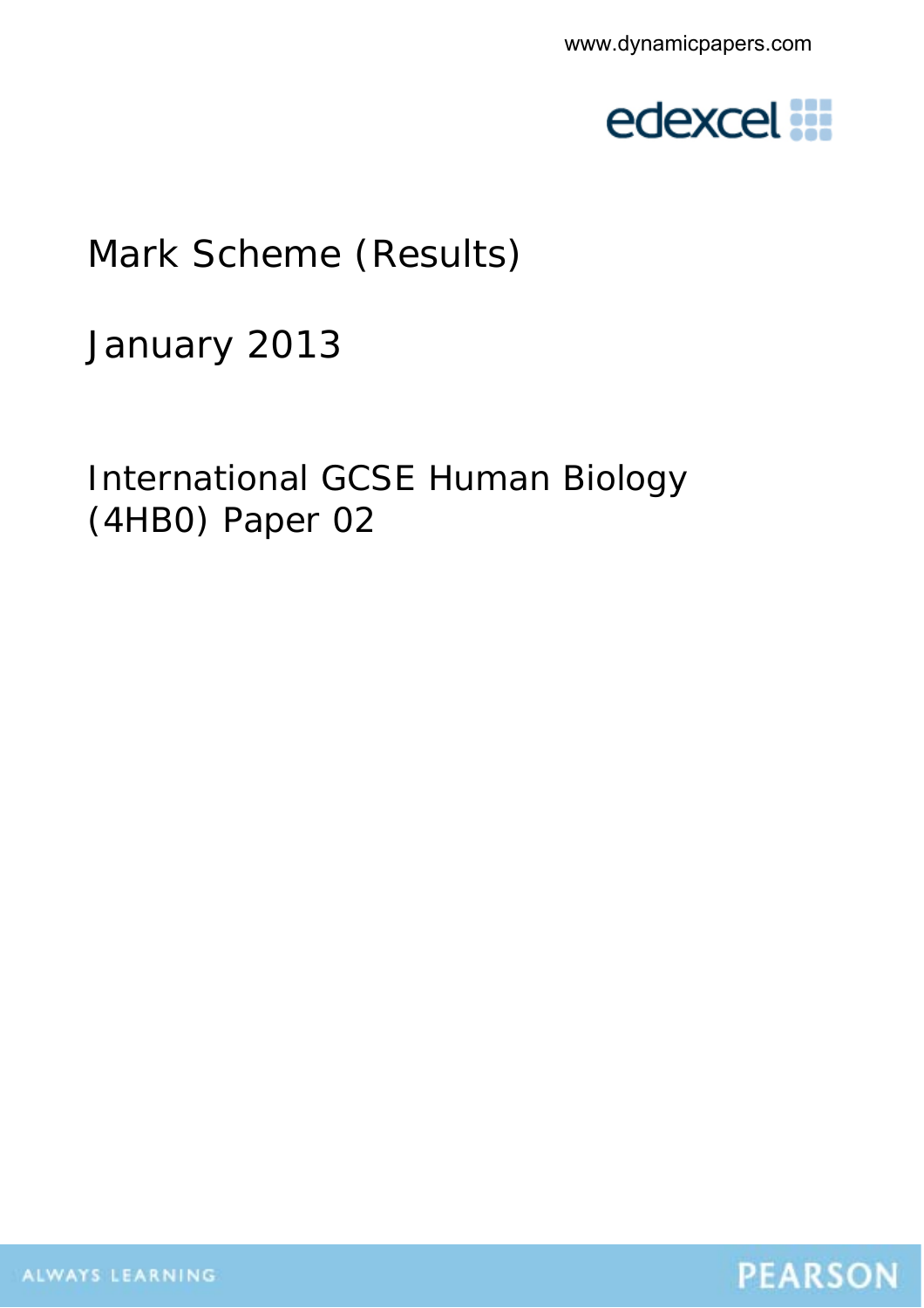## **Edexcel and BTEC Qualifications**

Edexcel and BTEC qualifications come from Pearson, the world's leading learning company. We provide a wide range of qualifications including academic, vocational, occupational and specific programmes for employers. For further information visit our qualifications websites at www.edexcel.com or www.btec.co.uk for our BTEC qualifications.

Alternatively, you can get in touch with us using the details on our contact us page at www.edexcel.com/contactus.

If you have any subject specific questions about this specification that require the help of a subject specialist, you can speak directly to the subject team at Pearson. Their contact details can be found on this link: www.edexcel.com/teachingservices.

You can also use our online Ask the Expert service at www.edexcel.com/ask. You will need an Edexcel username and password to access this service.

## **Pearson: helping people progress, everywhere**

Our aim is to help everyone progress in their lives through education. We believe in every kind of learning, for all kinds of people, wherever they are in the world. We've been involved in education for over 150 years, and by working across 70 countries, in 100 languages, we have built an international reputation for our commitment to high standards and raising achievement through innovation in education. Find out more about how we can help you and your students at: www.pearson.com/uk

January 2013 Publications Code UG034699 All the material in this publication is copyright © Pearson Education Ltd 2013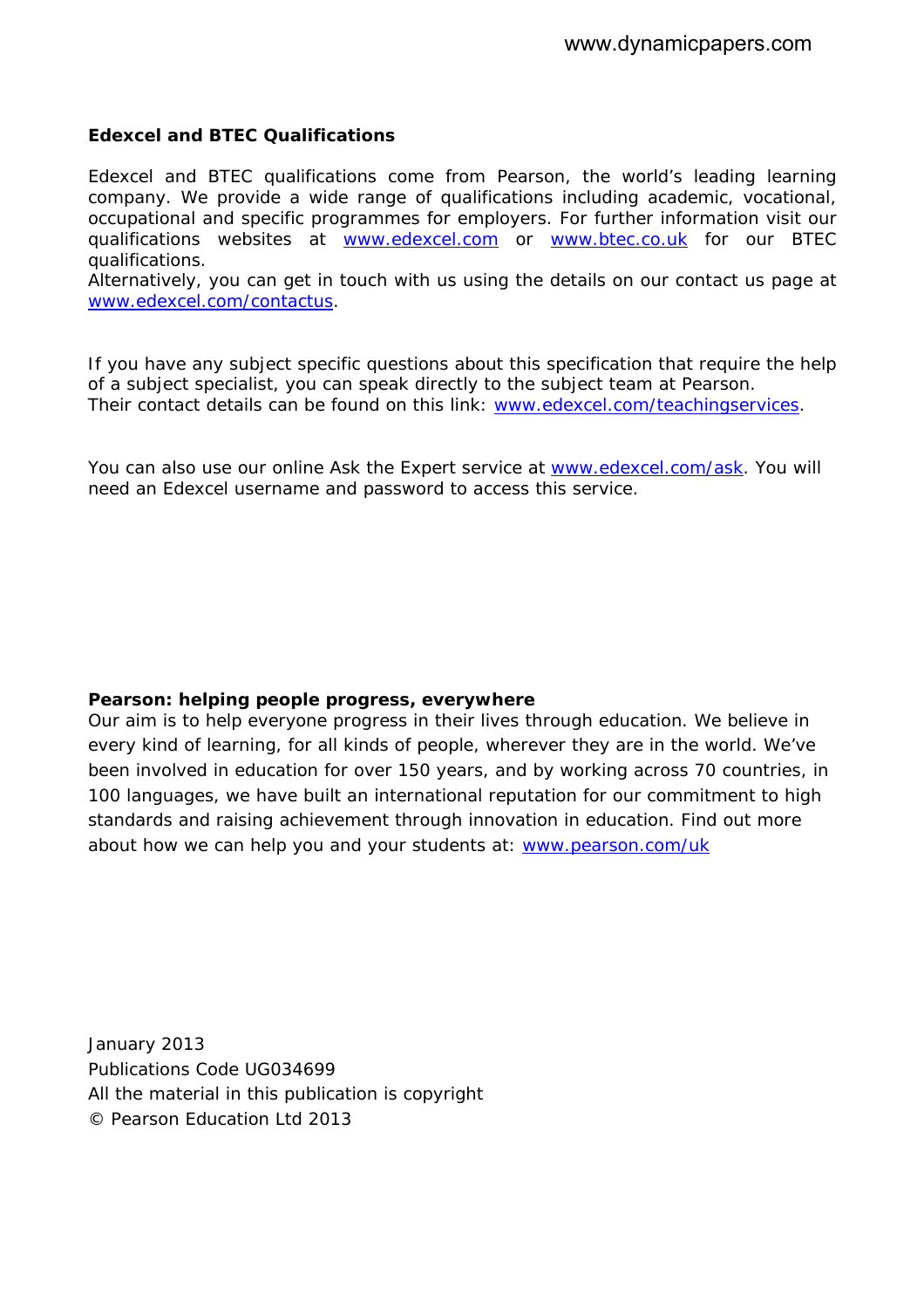| Question<br>number |     |      | Answer                                                                                                                                 | <b>Marks</b> |
|--------------------|-----|------|----------------------------------------------------------------------------------------------------------------------------------------|--------------|
|                    | (a) | (i)  | Falls, (then rises);                                                                                                                   |              |
|                    |     | (ii) | Three from:<br>Bacteria/microorganisms/decomposers;<br>Breakdown/digest/remove;<br>Respiration;<br>Use oxygen/aerobic;<br>Less sewage; | 3            |
|                    | (b) |      | Line down (delayed);<br>Then line $up_i$                                                                                               | 2            |
|                    | (c) | Ð    | typhoid;                                                                                                                               |              |
|                    |     | (ii) | bacteria;                                                                                                                              |              |
|                    |     |      | Total                                                                                                                                  | 8            |

| Question<br>number | Answer                                                                                                     | <b>Marks</b> |
|--------------------|------------------------------------------------------------------------------------------------------------|--------------|
| 2<br>(a)           | Bronchiole; phonetic spellings                                                                             |              |
| (i)<br>(b)         | heart;                                                                                                     |              |
| (ii)               | accept capillary<br>Pulmonary vein;                                                                        |              |
| (i)<br>(c)         | Diffusion;                                                                                                 |              |
| (ii)               | $C_6H_{12}O_6$<br>$6O2$ ; (order of glucose and oxygen not important)<br>6H <sub>2</sub> O                 |              |
| (d)                | Two from:<br>Capillaries close by;<br>Moist;<br>Thin wall:<br>Accept relevant explanation for one feature; | 2            |
| (e)                | Emphysema; phonetic spelling                                                                               |              |
|                    | Total                                                                                                      | 10           |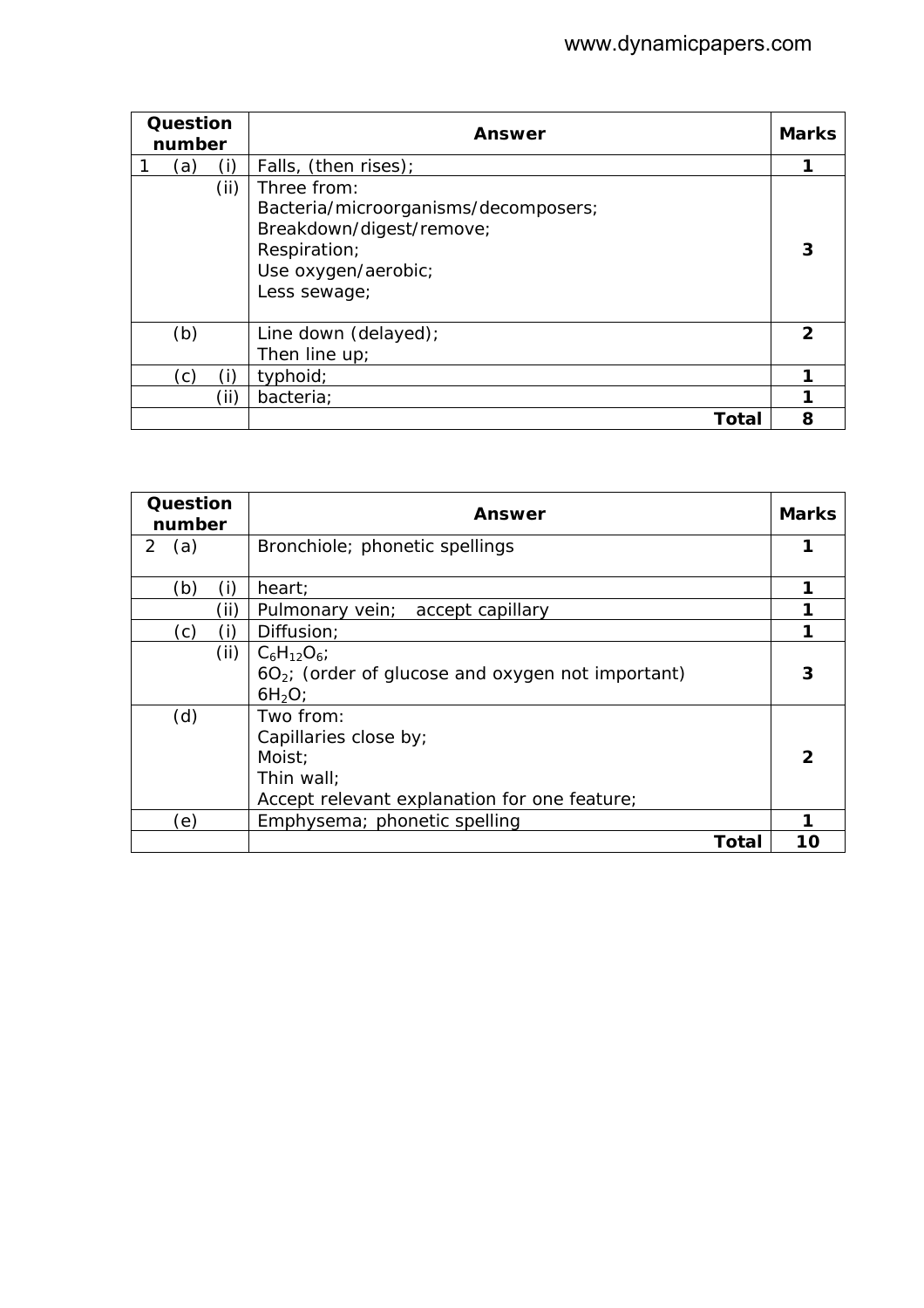| Question<br>number |     |       | Answer                                                    | <b>Marks</b> |
|--------------------|-----|-------|-----------------------------------------------------------|--------------|
| 3                  | (a) | (i)   | Both have 4 chromosomes:                                  |              |
|                    |     |       | Large and short in each;                                  |              |
|                    |     | (ii)  | 4                                                         |              |
|                    |     | (iii) | 46                                                        |              |
|                    | (b) | (i)   | As the temperature increases, the time taken for cell     |              |
|                    |     |       | division decreases / inverse relationship;                |              |
|                    |     |       | Further detail such as decrease is more rapid between 3/5 |              |
|                    |     |       | and 10 degrees;                                           |              |
|                    |     | (ii)  | 2h<br>2 cells;                                            |              |
|                    |     |       | 8h<br>16 cells;                                           |              |
|                    |     |       | Total                                                     | 8            |

| Question<br>number | Answer                                        | <b>Marks</b> |
|--------------------|-----------------------------------------------|--------------|
| (a)<br>4           | Transfers food;                               |              |
|                    | By peristalsis;                               |              |
|                    | From mouth to stomach;                        |              |
| (b)                | Protein;                                      |              |
| (c)                | Liver;                                        |              |
|                    | Gall bladder;                                 |              |
|                    | Emulsify;                                     |              |
| (d)                | Amylase/carbohydrase                          |              |
|                    | amino acids/(poly)peptides                    |              |
|                    | lipids/fats                                   |              |
| (e)                | Two from:                                     |              |
|                    | leads into the ileum;                         |              |
|                    | Digestion of food occurs here;                |              |
|                    | Receives pancreatic secretions/receives bile; |              |
|                    | Total                                         |              |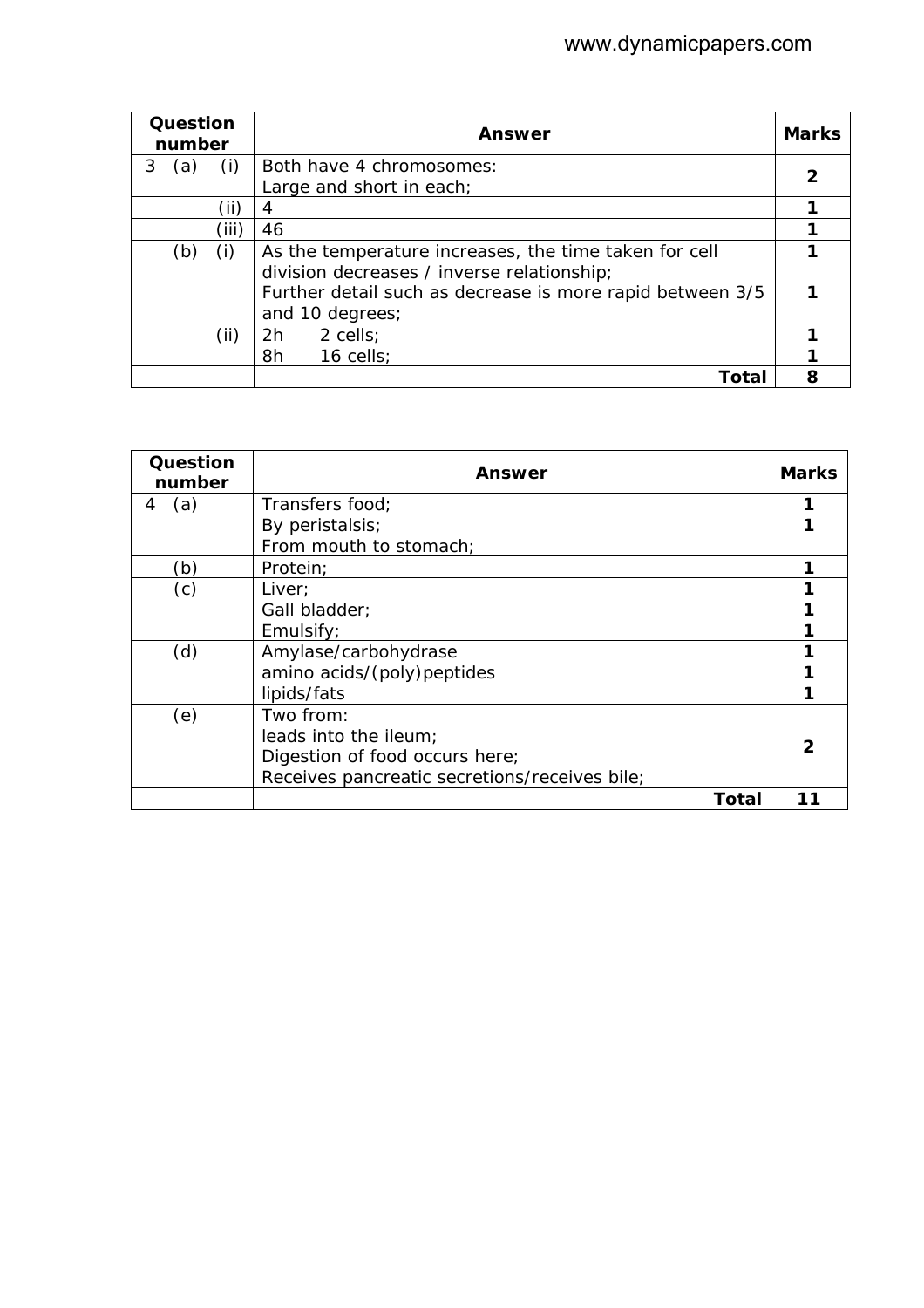| Question<br>number | Answer                                                                                                                                                                                                                                                                                                                          | <b>Marks</b> |
|--------------------|---------------------------------------------------------------------------------------------------------------------------------------------------------------------------------------------------------------------------------------------------------------------------------------------------------------------------------|--------------|
| 5<br>(a)           | Three from:                                                                                                                                                                                                                                                                                                                     | 1            |
| (b)                | flies / (hatched) larvae / hookworm / bacteria / fungi;<br>Two from:<br>waterborne disease or one transmitted by flies, e.g.<br>cholera, typhoid, schistosomiasis (Bilharzia);;                                                                                                                                                 |              |
| (c)                | Four from:<br>make the base stable;<br>i.e. no cracks in the concrete floor;<br>To avoid hookworm transmission and larvae;<br>Make the hole large enough;<br>To avoid urine splashing out onto the walls;<br>Where flies, bacteria and fungi will thrive;<br>Accept any other appropriate method;<br>With relevant explanation; |              |
| (d)                | Two from:<br>Digests/breakdown sewage/organic material;<br>To harmless/inorganic substances;<br>Activated sludge;                                                                                                                                                                                                               | 2            |
|                    | Total                                                                                                                                                                                                                                                                                                                           | 9            |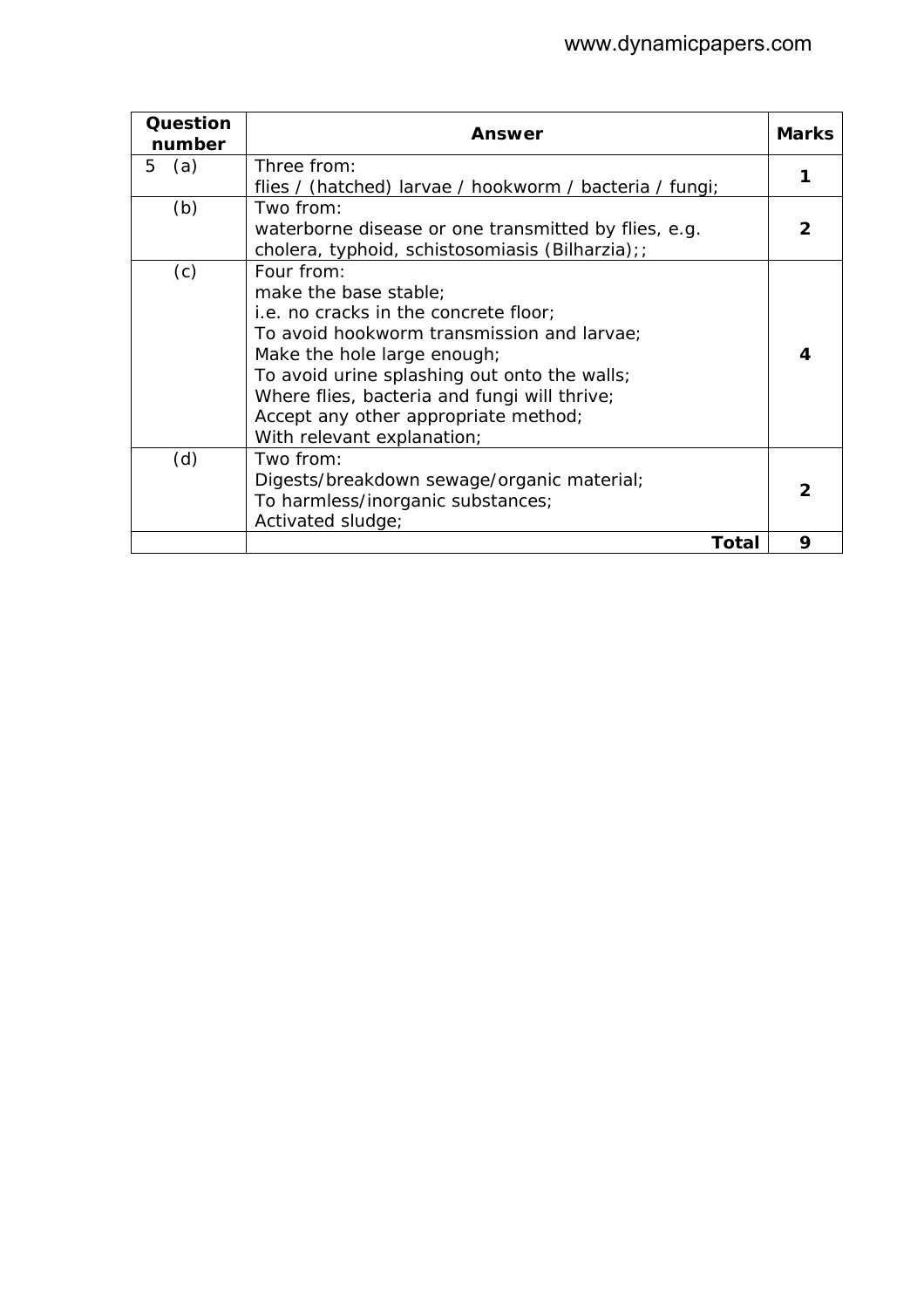| Question<br>number | Answer                                                                                                                                                                                 | <b>Marks</b> |
|--------------------|----------------------------------------------------------------------------------------------------------------------------------------------------------------------------------------|--------------|
| (a)<br>6           | S scale at least half of each axis:<br>L line through points;<br>A axes right way round, labelled correctly with units;<br>A axes' scales linear:<br>P points plotted accurately;      | 5            |
| (b)<br>(i)         | As the enzyme concentration increases the time taken<br>decreases / negative correlation;<br>Any further detail such as rate of decrease is greater as<br>the concentration increases; |              |
| (ii)               | Three from:<br>More digestion/breakdown;<br>of protein;<br>more collisions;<br>more soluble/less viscous;<br>more amino acids;                                                         | 3            |
| (c)                | Two from:<br>pH;<br>volume of enzyme solution;<br>time/speed of mixing;                                                                                                                | 2            |
| (d)                | Repeat the experiment;<br>The closer the results in each experiment, the more<br>reliable the experiment is;                                                                           |              |
|                    | <b>Total</b>                                                                                                                                                                           | 14           |